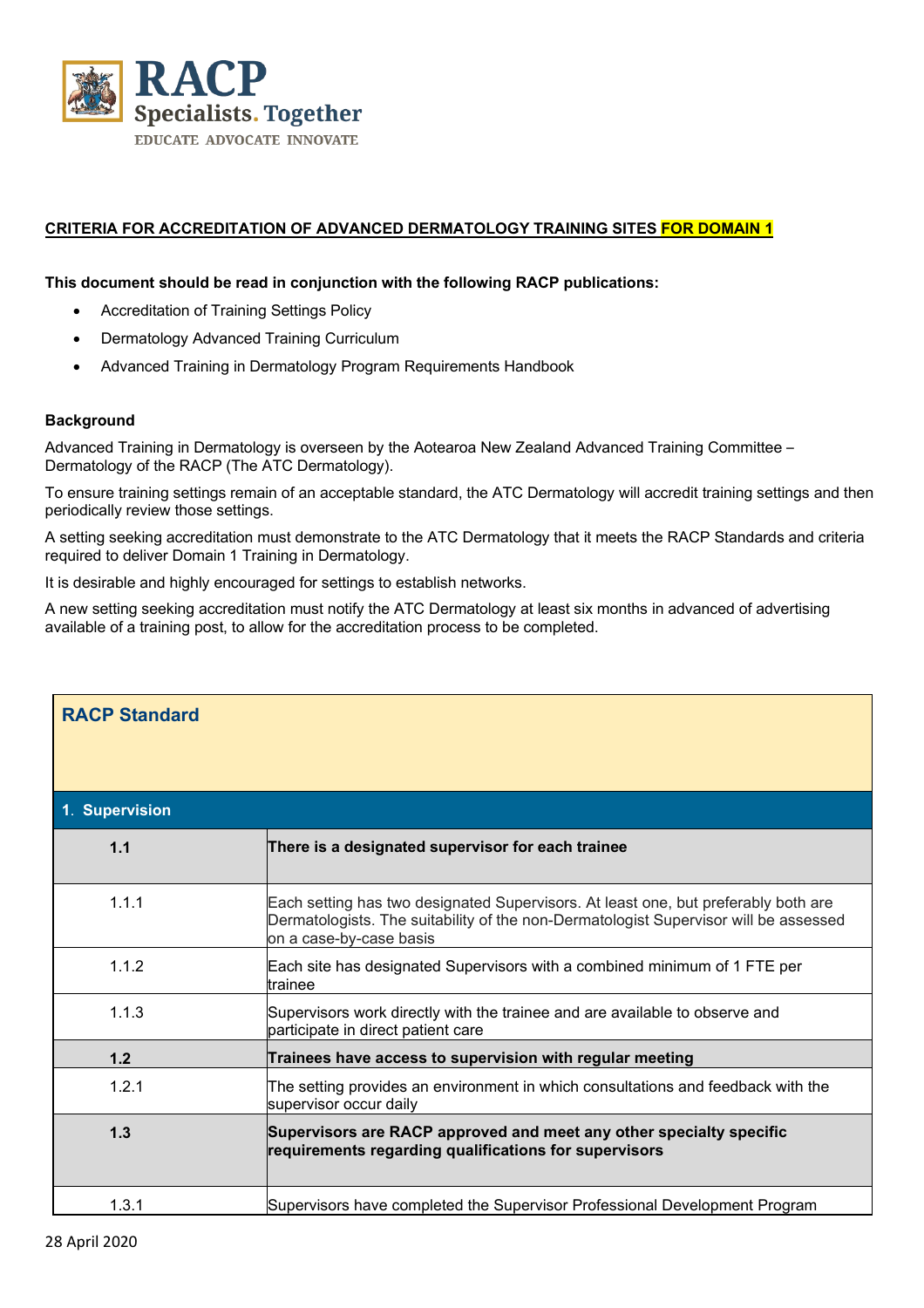| 1.4                              | Supervisors are supported by the setting or network to be given the time and<br>resources to meet RACP Supervision requirements and criteria on supervision                                                                                                                  |
|----------------------------------|------------------------------------------------------------------------------------------------------------------------------------------------------------------------------------------------------------------------------------------------------------------------------|
| 1.4.1                            | Supervisors have a proportion of non-clinical administration time, part of which can<br>be directed to supervision of advanced trainees.                                                                                                                                     |
| 2. Facilities and Infrastructure |                                                                                                                                                                                                                                                                              |
| 2.1                              | There are appropriate facilities and services for the type of work being<br>lundertaken                                                                                                                                                                                      |
| 2.2                              | Trainee has a designated workspace including a desk, telephone and IT<br>facilities                                                                                                                                                                                          |
| 2.3                              | There are facilities and equipment to support educational activities, such as<br>study areas and tutorial rooms                                                                                                                                                              |
| 3. Profile of Work               |                                                                                                                                                                                                                                                                              |
| 3.1                              | The setting shall provide a suitable workload and appropriate range of work                                                                                                                                                                                                  |
| 3.1.1                            | The setting provides the trainee with a weekly timetable comprising approx. 70%<br>clinical and 30% non-clinical time. The clinical job plan includes 3 non-clinical<br>sessions per week to allow opportunities for research, audit, education and<br>administration        |
| 3.1.2                            | The trainee has appropriate exposure to Basic Skin Anatomy and Biology                                                                                                                                                                                                       |
| 3.1.3                            | The trainee has appropriate exposure to Clinical Pharmacology                                                                                                                                                                                                                |
| 3.1.4                            | The trainee has appropriate exposure to Dermatological Medicine                                                                                                                                                                                                              |
| 3.1.5                            | The trainee has appropriate exposure to Skin Cancer Management; Basic Principles<br>of Laser and Intense Pulse Light Source                                                                                                                                                  |
| 3.1.6                            | The trainee has appropriate exposure to Dermatological Surgery                                                                                                                                                                                                               |
| 3.1.7                            | The trainee has appropriate exposure to Dermatopathology and Laboratory<br><b>Methods</b>                                                                                                                                                                                    |
| 3.1.8                            | The trainee has appropriate exposure to Paediatric Dermatology                                                                                                                                                                                                               |
| 3.1.10                           | The trainee has appropriate exposure to photobiology                                                                                                                                                                                                                         |
| 3.1.11                           | The setting has sufficient patients attending for outpatient and inpatient clinical<br>and dermatological procedures to conduct advanced training                                                                                                                            |
| 3.1.12                           | The workload of the setting encompasses inpatient care including hospitalization<br>for severe inflammatory skin disease and consult visits to inpatients under other<br>services                                                                                            |
| 3.1.13                           | The workload of the setting encompasses ambulatory care and outpatient services,<br>including general dermatology clinics and specialised clinics                                                                                                                            |
| 3.1.14                           | The trainee gain experience and training in the following: dermatological<br>procedural services, including genital dermatology, skin cancer management,<br>advanced surgery, phototherapy, patch testing, cryosurgery, digital dermoscopy,<br>biopsy and excisional surgery |
| 3.2                              | Trainees participate in quality and safety activities                                                                                                                                                                                                                        |
| 3.3                              | There is capacity for project work (including research) and ongoing training                                                                                                                                                                                                 |
| 3.3.1                            | The setting provides opportunities and facilities for the trainee to participate in                                                                                                                                                                                          |